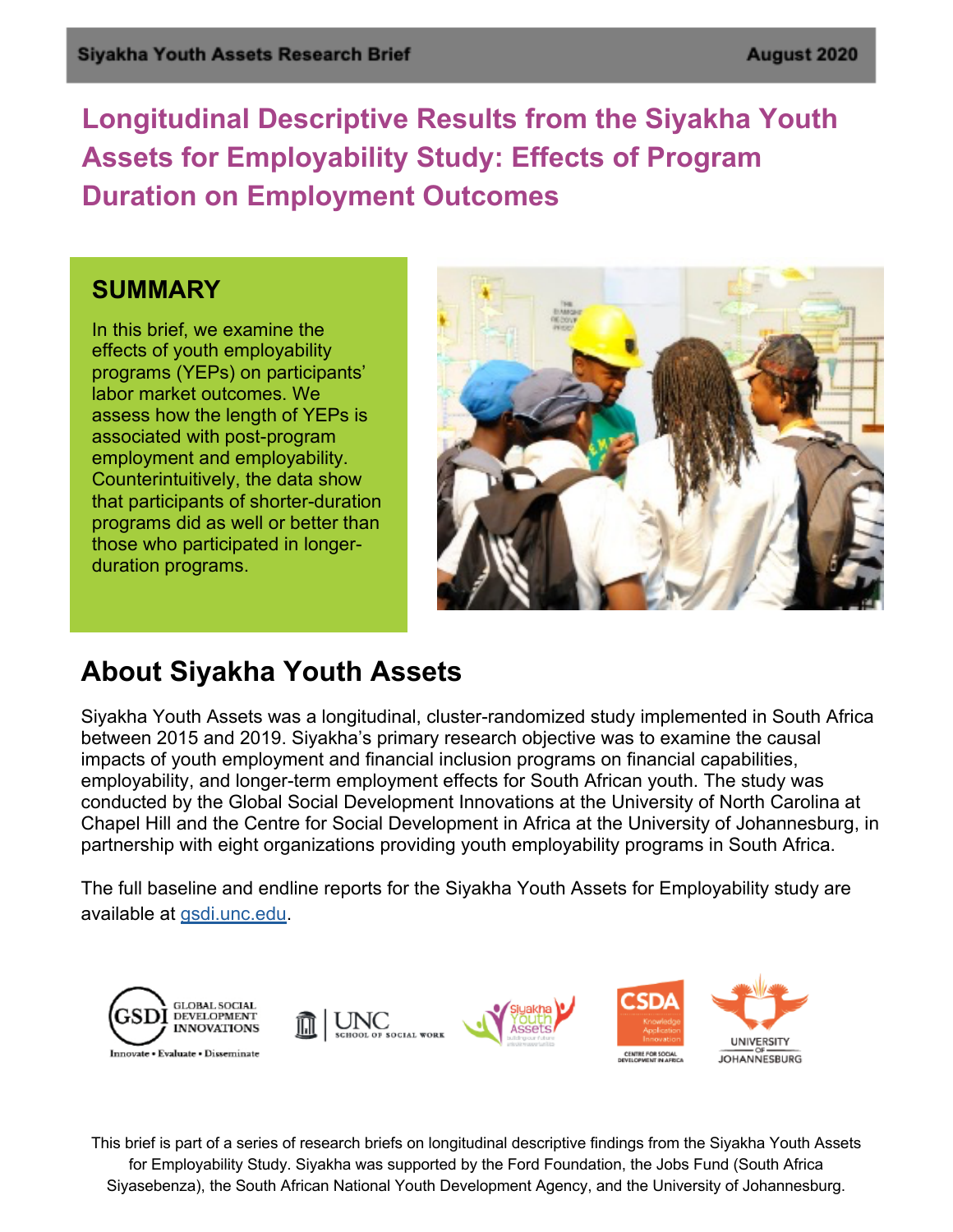# **Background**

The Siyakha study comprised both randomized and non-randomized evaluations of workforce and financial literacy training programs offered to South African youth. The study sought to test the effects of these programs on participants' employment and financial wellbeing outcomes. Data were collected at four points in time, including prior to program participation and at a two-year follow-up after program completion (Wave 4).

This brief examines the effects of program duration on youths' employment outcomes. Program duration is often an important variable when considering the effects of an intervention. For interventions that produce positive effects, we might expect participants who receive more of that intervention to demonstrate positive effects of greater magnitude than do participants of shorter duration programs.

Our primary measures of employment and employability include rates of current employment and take-home pay. Other outcomes of interest include job search preparedness—for example, the presence of an up-to-date curriculum vita and cover letter; persistence in applying and interviewing for jobs; and expectations around compensation. Changes in participants' employment characteristics between baseline and Wave 4 reflect lasting effects that may be a result of program participation; as such, these pre-post changes are the focus of this brief.

## **Findings**

#### **Program Duration**

Program duration does not appear to be correlated with our core measures of current job status and take-home pay. Participants of short duration programs were, at Wave 4, more likely to be employed than their counterparts in programs with medium and long durations (see Figure 1).



*Figure 1. Proportion of participants employed by program duration over time.*

Notably, employment rates among participants of both short and medium duration programs were very low at Waves 1 (baseline) and 2 (program completion), before substantially increasing at Wave 3. Although employment rates decreased from Wave 3 to Wave 4, Wave 4 employment rates for participants of both short and medium duration programs was markedly higher than those employment rates reported at Wave 1. In contrast, employment rates among participants of long duration programs remained relatively constant across waves.